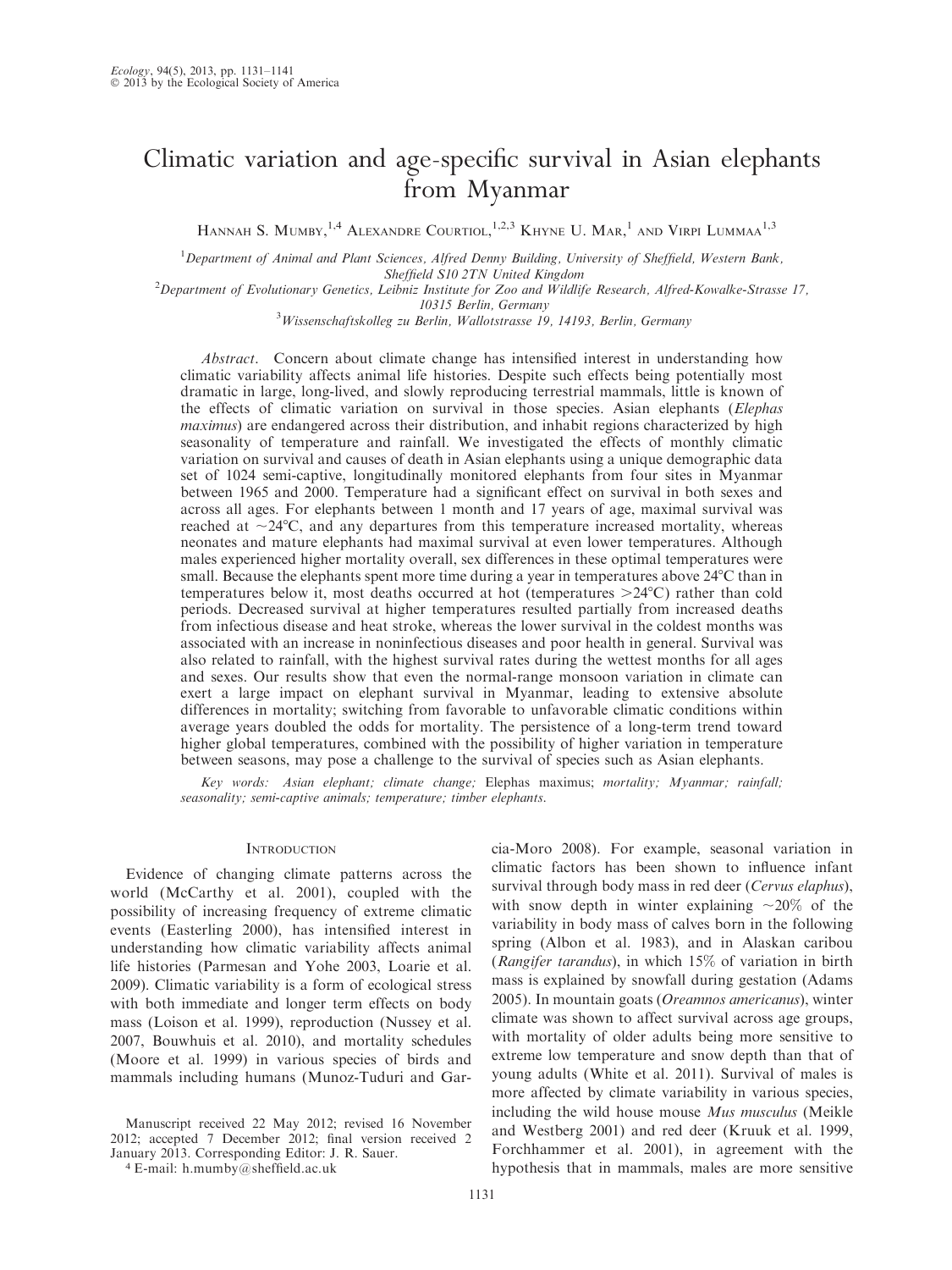to environmental conditions during their development (Clutton-Brock et al. 1985, Clutton-Brock 1991, Lindström 1999).

Mostly for practical reasons, the large majority of studies of climate stress and survival have focused on short- to mid-lived species (Pounds 2001, Stireman et al. 2005, Umina et al. 2005, Schmidt et al. 2008). How survival of long-lived mammals, which take up to two decades to reach sexual maturity, have long gestations, and often provide extended parental care, is affected by climatic variation across seasons or over years has been less frequently investigated. The longest living extant terrestrial mammals include humans and the two species of elephants that can reach ages beyond 80 years (Wiese and Willis 2004), but extensive data on climatic effects on survival have only been published on humans. In a study of rural Bangladeshi children, individuals born in the monsoon (''hungry'') season showed higher infant mortality (6.5%) than those born in the hot and dry (''harvest'') season (4.5%; Moore et al. 2004). Limited evidence suggests that similar effects of climate on demography might also occur in the African elephant (Loxodonta africana) in Tanzania (Foley et al. 2008) and Kenya (Lee et al. 2011). Both studies refer only to the immediate effects of climate on survival in calves. Foley et al. (2008) revealed reduced survival in response to low rainfall in calves (particularly males) aged up to 8 years, but comparisons are based on a single severe drought in 1993. Lee et al. (2011) showed that rates of calf survival to age two in Amboseli (Kenya) were lowest in drought years. Unfortunately, the study presented no data on immediate effects of climate on adult survival. Studies of Asian elephants (Elephas maximus) are even rarer. Sukumar (1989) analyzed a sample of 88 captured elephants from India and found no association between annual rainfall and fertility rates during the years 1981– 1983, and effects on survival were not reported.

As a consequence, we currently know little of how climate affects survival in the long-lived Asian elephant, or how effects are modulated by factors such as sex and age (Mar 2007). Although heat stress is a welldocumented cause of death in Asian elephants (Fowler and Mikota 2006), which inhabit monsoon areas of extreme climatic variation, the effect of temperature on survival has not been studied. Thermoregulation presents a challenge to elephants because of their extremely small surface-to-volume ratio, high energetic costs of body cooling (Weissenbock et al. 2011), and lack of sweat glands and panting to dissipate heat (Hiley 1975). Asian elephants must respond to high temperature by tolerating heat storage in the day and decreasing heat storage in the night (Weissenbock et al. 2011), but it is unknown whether there is a cost in terms of mortality to this heterothermic strategy. The possibility that extremes of rainfall (including months without any rain) in monsoon areas may affect survival of Asian elephants also remains untested. Additionally, temperature and rainfall may also affect survival indirectly, for example

by modulating forage availability, forage quality, and presence of disease vectors, among others.

Here we investigate the effects of monthly climatic variation on survival in Asian elephants of all ages and both sexes. We use a unique demographic data set of 1024 semi-captive Asian elephants from Myanmar (Burma) born between 1948 and 1999. Data include individual longevity from newborn to 52 years of age (Clubb et al. 2008, Mar et al. 2012, Robinson et al. 2012). This data set has several advantages. First, it includes repeated measures of temperature and rainfall over the whole life span of individuals (total of 176 100 elephant-months or 15 388 elephant-year observations). Consequently, rather than single events such as drought, or binary comparisons between hot vs. cold or wet vs. dry season, this study utilizes data covering a continuum of climatic conditions. Second, the data set accurately records survival from newborn to adult, in addition to data on stillbirths that are often missed out in field studies. Our Myanmar database allows us to investigate the immediate effects of climatic stress on elephant survival, and the interactions between climatic stress, age, and sex. Finally, our data set also includes records on the cause of death for nearly all deceased individuals as determined by local veterinarians. Analysis of underlying causes of death allows the rare opportunity to investigate the ways in which variation in climate, and by extension long-term climate change, may modify mortality patterns in Asian elephants. Those ways may include direct mechanisms such as heat stroke (Fowler and Mikota 2006), or indirect effects such as plant abundance and forage quality (Ruggiero 1992, Forchhammer et al. 2001, Campos-Arceiz et al. 2008), or prevalence patterns of parasites and pathogens (Altizer et al. 2006).

# **METHODS**

## Study population

Asian elephants are distributed discontinuously across 13 range countries, and are classified as Endangered on the International Union for Conservation of Nature (IUCN) Red List of threatened species (IUCN 2012). The Union of Myanmar has the second-largest population of Asian elephants in the world after India, with  $\sim$  5000 wild and 5000 semi-captive elephants (Mar et al. 2012), but these numbers are still debated, particularly concerning the wild population (Leimgruber et al. 2003). Over half of the semi-captive population are owned by the Myanmar Government and are employed in the timber industry (Aung and Nyunt 2001). Betweenindividual variation in workload and rest periods are set by law: all state-owned elephants are subject to the same regulations for hours of work per week, working days per year, and tonnage to extract per elephant. There is seasonal variation in the work undertaken by elephants (Toke Gale 1974). At the beginning of the monsoon in June to August, the main work of elephants is aunging, or the pushing of measured logs using their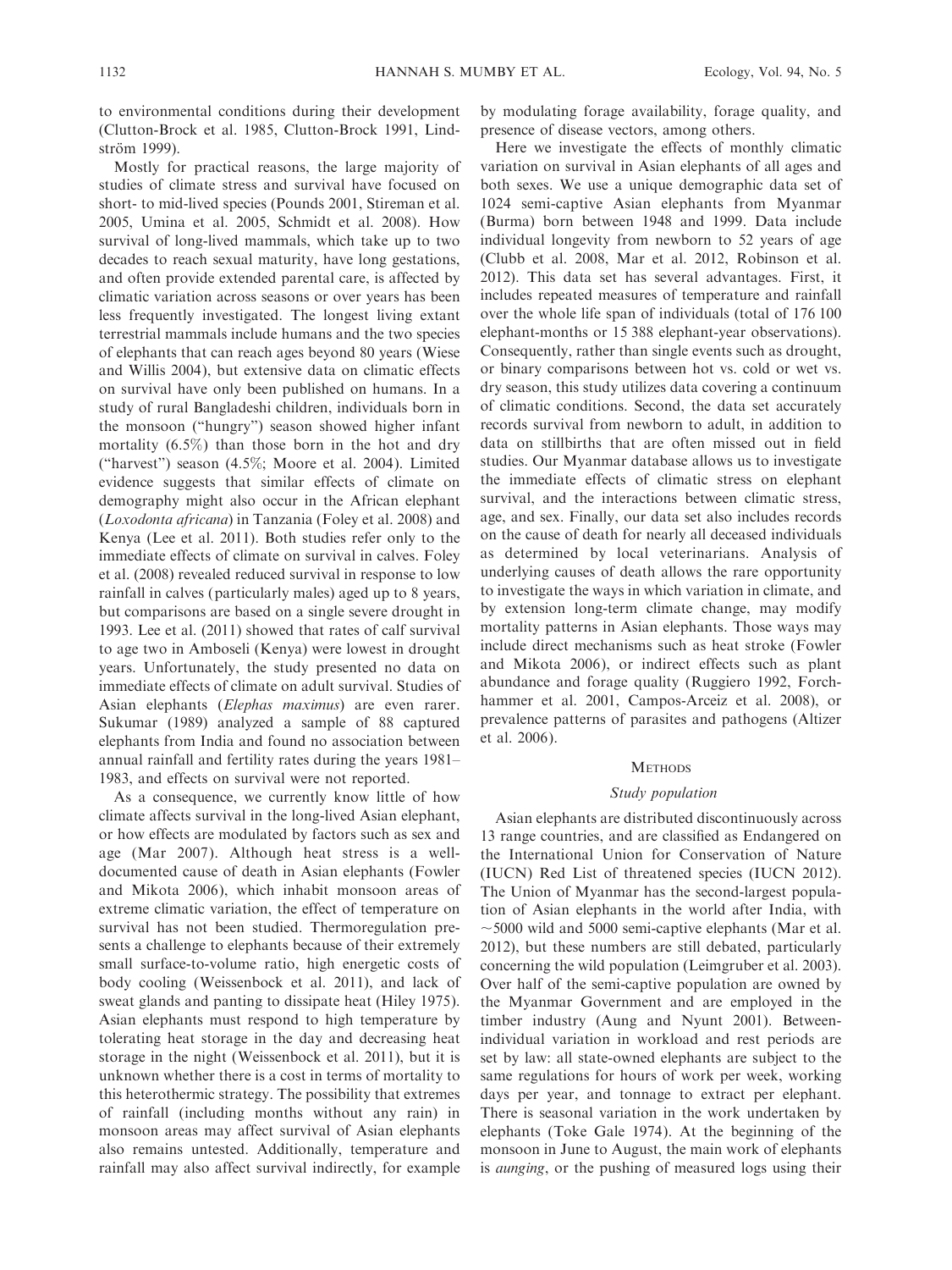foreheads. Later in the rainy season and in the cool months (September to October), logs often form jams in the rivers, which can only be cleared by elephants through *yelaiking*, an operation that may cause occupational injuries such as leg fractures and joint dislocation. In the cold months of November to February, elephants drag logs left behind along the river banks. Taming of young elephants usually takes place in November. Elephants spend the dry season from March to May at resting camps (Mar 2007).

Throughout the year, elephants are not provisioned; they forage unsupervised in the forest at night (Toke Gale 1974). There is no selective breeding and most reproduction takes place at night in the forest, where wild bulls have access to estrus females (Mar 2007). For this reason, Myanmar timber elephants are characterized as semi-captive. Pregnant females are given a rest period from mid-pregnancy (around 11 months into gestation) until the calf is one year old (Toke Gale 1974). Thereafter, the mothers are used for light work but are kept with their calves that suckle on demand. Weaning age is around four years; at around five years, calves are separated from the maternal herd, tamed, and given a name, logbook number, and a mahout (individual caretaker and rider). The elephants are then trained and used for light work duties until the age of 17 years, when they are put in the workforce as mature logging elephants until retirement at the age of 55 (Mar 2007).

The Extraction Department, Myanma Timber Enterprise, collects and maintains records of all individual elephants owned by the state. This comprehensive countrywide system is unique to Myanmar and is the equivalent to studbooks kept by Western zoos. Data for each individual include registration number, sex, maternal identity, birth and death dates, place of birth, origin (wild-caught or captive-born), capture method (if applicable), year of capture, year or age of taming, birth dates and identities of calves, and cause of death. Births of captive-born elephants are recorded precisely, whereas an estimated date of birth is assigned to wildcaught elephants.

Our complete data set collected from the records of the Myanma Timber Enterprise contains details of 8006 elephants born or captured from the wild between 1925 and 2000 (Clubb et al. 2008, Mar et al. 2012, Robinson et al. 2012). The sample analyzed in this study is a subset of 1024 elephants (488 males, 531 females, 5 of unknown sex) born between 1948 and 1999, designed to match the years (1965–2000) and locations (Mawlaik, Shwebo, Gangaw, and Katha) for which monthly average temperature and total rainfall data were available from the Department of Meteorology and Hydrology of Myanmar. The climatic data were recorded separately for each of the four regions. We restricted our sample to captive-born elephants born or alive during at least one month between 1965 and 2000, with known birth dates and status (dead or alive) until death or exiting the population, and living in the Mawlaik  $(N = 361)$ elephants), Shwebo ( $N = 176$ ), Gangaw ( $N = 220$ ), or Katha ( $N = 267$ ) regions.

# Statistical analyses of climatic influence on survival

We examined elephant survival in each month using logistic regression models that were implemented as generalized linear mixed-effect models to predict the probability of survival per month based on the survival status (binary) for each elephant-month observation across the 35-year study period. Odds for survival was calculated as  $odds = s/(1 - s)$ , with s being the monthly survival probability. Each discrete time unit (here months) for each individual was considered as a separate observation following Allison (1982).

The model with all potentially relevant fixed effects considered includes: elephant age (five categories), sex (two categories), location (four categories), temperature (continuous), and rainfall (continuous). Alternative models were all derived from this global one and we performed the analysis using an information theory approach of multimodel inference that calculates AIC for each competing model (Akaike 1973). Pairwise comparisons between models were performed using evidence ratio (i.e., the ratio between AIC weights) to determine which model best fitted the data. For a detailed presentation of this framework, refer to Burnham and Anderson (2002).

We restricted our data set to individuals for which all five variables were available, leading to a total of 118 891 elephant-month observations from 834 elephants (417 males, 417 females), among which 253 death events were recorded. Age was modeled as a categorical factor because we expect survival to be strongly dependent on age, but we have little a priori information about the precise shape of their relationship. Specifically, we defined five age categories based on the life history of the elephants (Mar 2007): 0 months (neonate including stillbirths,  $N = 793$  elephants); 1–36 months (0–3 years old, infant,  $N = 727$ ); 37–72 months  $(3-6$  years old, weaning age,  $N = 633$ ); 73–204 months  $(6-17$  years old, young trainee working elephants,  $N =$ 536);  $>$  204 months ( $>$ 17 years old, mature, fully grown logging elephants,  $N = 231$ ). The number of deaths observed in each age category was 39, 67, 79, 50, and 18, respectively. The temperature and rainfall covariates provide, respectively, the average and total values over the month, recorded in the region where a given elephant lives. These two continuous covariates were modeled using both a linear and a quadratic term, providing a straightforward characterization of the optimum conditions for survival.

In model 1, the most general model, we included the interaction between age and the climatic variables because age-dependent characteristics such as body size are likely to mediate the effect of climate on elephant survival. We included the interaction between sex and the climatic variables, because, in several species of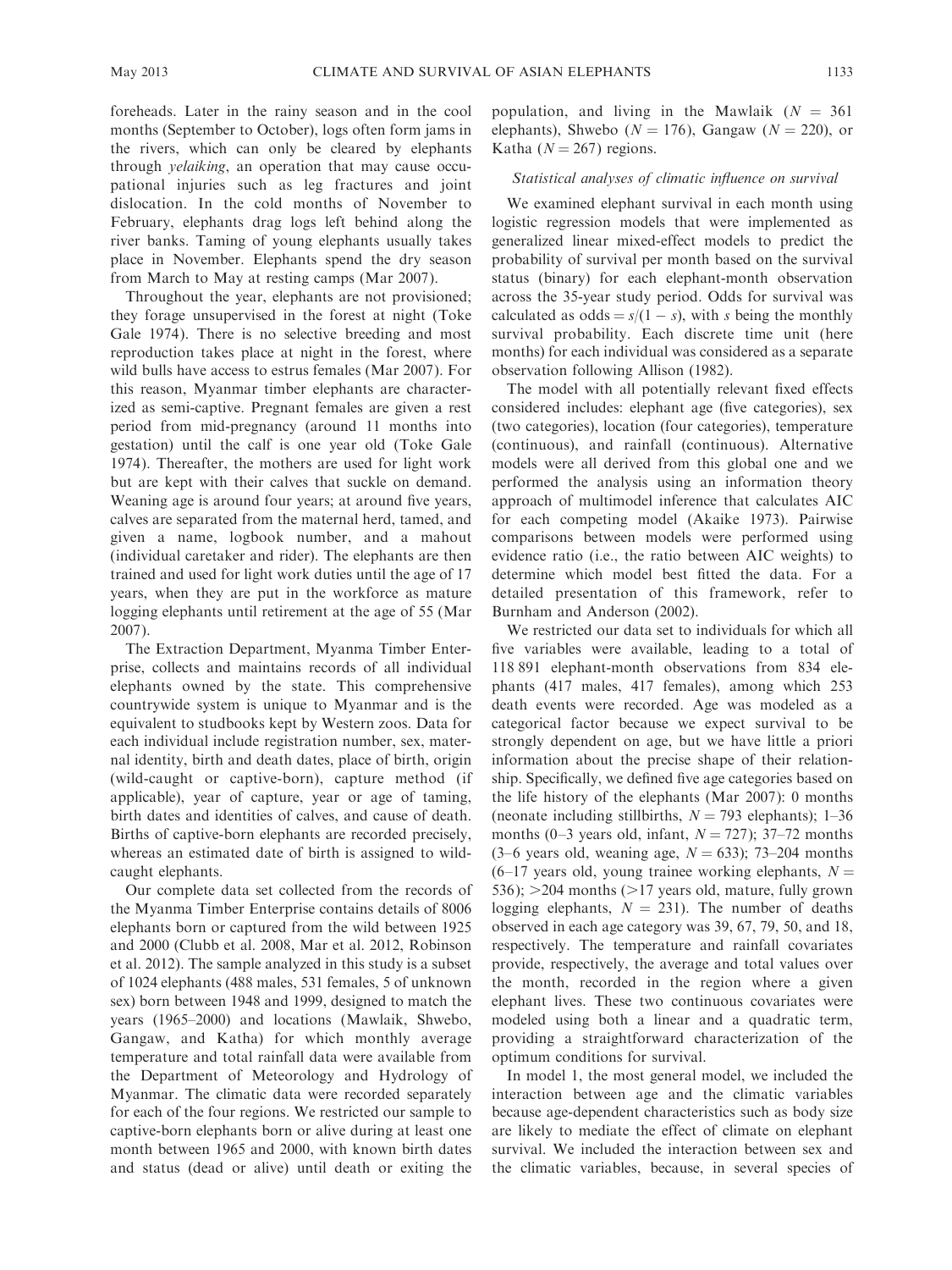TABLE 1. Set of the seven candidate models used to model the survival of Asian elephants (Elephas maximus) from Myanmar during 1965–2000.

|                                       |    | Model number |          |    |                  |    | No.      |            |
|---------------------------------------|----|--------------|----------|----|------------------|----|----------|------------|
| Effect                                |    | 2            | 3        | 4  | 5                | 6  | 7        | parameters |
| Intercept                             |    |              |          |    |                  |    |          |            |
| Temperature                           |    |              |          |    |                  | 0  |          |            |
| Temperature <sup>2</sup>              |    |              |          |    |                  | 0  | 0        |            |
| Rain                                  |    |              |          |    | 0                |    |          |            |
| Rain <sup>2</sup>                     |    |              |          |    | $\Omega$         |    |          |            |
| Age                                   |    |              |          |    |                  |    |          |            |
| <b>Sex</b>                            |    |              |          |    |                  |    |          |            |
| Location                              |    |              |          |    |                  |    |          |            |
| Age $\times$ Temperature <sup>2</sup> |    |              | 0        | 0  | 0                | 0  |          |            |
| Age $\times$ Rain <sup>2</sup>        |    |              | $\Omega$ | 0  | $\boldsymbol{0}$ | 0  | $\theta$ |            |
| $Sex \times Temperature^2$            |    | 0            |          | 0  | $\mathbf{0}$     | 0  | 0        |            |
| $Sex \times Rain^2$                   |    | 0            |          | 0  | $\Omega$         | 0  |          |            |
| Year                                  |    |              |          |    |                  |    |          |            |
| Mother ID                             |    |              |          |    |                  |    |          |            |
| Κ                                     | 25 | 23           |          | 15 | 13               | 13 |          |            |

Notes: For each of the seven a priori models, a column of binary indexes indicates which effects are included (1) or omitted (0) in the model. Interaction effects are symbolized with " $\times$ ." The row " $K$ " indicates the number of parameters considered by each model. This number is obtained by multiplying the number of parameters associated with each effect (last column) with the binary indexes of each model. Note that the effects ''Year'' and ''Mother ID'' are factorial and are modeled as random effects.

mammals, males have been shown to be more sensitive than females to environmental fluctuation (Clutton-Brock et al. 1985, Lee and Moss 1986, Clutton-Brock 1991). In the interactions, we allowed the characteristics of elephants to modify only the quadratic coefficient of the climatic effects, not the linear term. This meant that the number parameter estimates was reduced by 10, and that both the extremum and the curvature of the quadratic effect could vary as a function of the interaction terms. More complex model structures are conceivable (e.g., triple interaction among age, sex, and climate), but we could not find an a priori reason to justify inclusion of additional parameters. We also included two random effects to deal with the heterogeneity in the baseline death rate caused by year effects (36 categories) and by sibship effects (458 categories when mother identity is used), because 73% of the elephants had at least one sibling present in the data set.

From model 1 (Table 1), we derived six other models with alternative and simpler fixed effect parameterizations to provide reliable estimates of climatic effects on survival as well as insights into underlying biological processes. Age, sex, and location are known to substantially influence the survival rate of Myanmar elephants (Mar et al. 2012, Robinson et al. 2012), so these effects were included in all a priori models. In contrast, all candidate models contain different parameterizations of the effects of climate on survival (Table 1). Models 2 and 3 correspond to situations where, respectively, either sex or age does not interact with the effect of climate. In model 4, neither sex nor age

interacts with climatic effects. From model 4 (i.e., no interactions), three simpler models were then derived: model 5 and 6 omit entirely either the effect of rain or temperature on survival; and model 7 neglects both climatic effects on survival.

Models were ranked by decreasing parsimony from the one with the lowest AIC (the best approximating model) to the largest (the poorest fit to data); see Table 2. All AIC were compared to the AIC of the bestapproximating model. From that we calculated the AIC weight of each model, which represents their relative likelihood or relative strength of evidence, given the data and the candidate model set (Burnham and Anderson 2002). We then performed a multimodel inference of parameter estimates and their unconditional standard errors using model-averaging (for details, see Burnham and Anderson 2002). Because the models including interactions were worse than the best-approximating model excluding them, our data may be too limited to draw precise inference on the interaction effects. Rather than performing a classic model-averaging technique that would bias upward the importance of interactions and rely on imprecise estimates (Burnham and Anderson 2002), we draw inferences on the effect of temperature and rainfall on elephant survival from the shrinked model averaging technique (Table 3). The only drawback of the approach is that it prevents exploration of the unconditional confidence intervals around parameter estimates; results from alternative methods are therefore provided in Appendix A: Table A1. Models were fitted using the function glmer from the package lme4 (Bates et al. 2011) version 0.999999-0, and the multiple-model inference was performed using the package *MuMIn* (Barton 2012) version 1.17.11 with R version 2.15.1 (R Development Core Team 2011).

# Causes of death

We analyzed data on the causes of death among the Myanmar elephants as classified by local veterinarians through necropsies. Of the total of 315 deaths in our sample, cause of death was known for 288 cases. Both the cause of death and average temperature in month of

TABLE 2. Summary of the candidate models.

| Model                 | K                                      | Log-likelihood                                                                                 | AIC                                                                | AAIC                                                 | w                                                    |
|-----------------------|----------------------------------------|------------------------------------------------------------------------------------------------|--------------------------------------------------------------------|------------------------------------------------------|------------------------------------------------------|
| 4<br>2<br>3<br>5<br>6 | 15<br>23<br>17<br>13<br>25<br>13<br>11 | $-1644.78$<br>$-1637.26$<br>$-1644.41$<br>$-1648.60$<br>$-1636.80$<br>$-1648.91$<br>$-1653.10$ | 3319.6<br>3320.5<br>3322.8<br>3323.2<br>3323.6<br>3323.8<br>3328.2 | 0.00<br>0.97<br>3.27<br>3.63<br>4.04<br>4.27<br>8.65 | 0.45<br>0.28<br>0.09<br>0.07<br>0.06<br>0.05<br>0.01 |

Notes: All models were fitted using 118 891 elephant-month observations from 834 elephants and included a total of 253 deaths. Terms are: K, the number of parameters; AIC, the Akaike information criterion;  $\triangle AIC$ , the difference in AIC between the best approximating model (model 4) and the alternative models; and w, the AIC weight representing the relative strength of evidence for each model.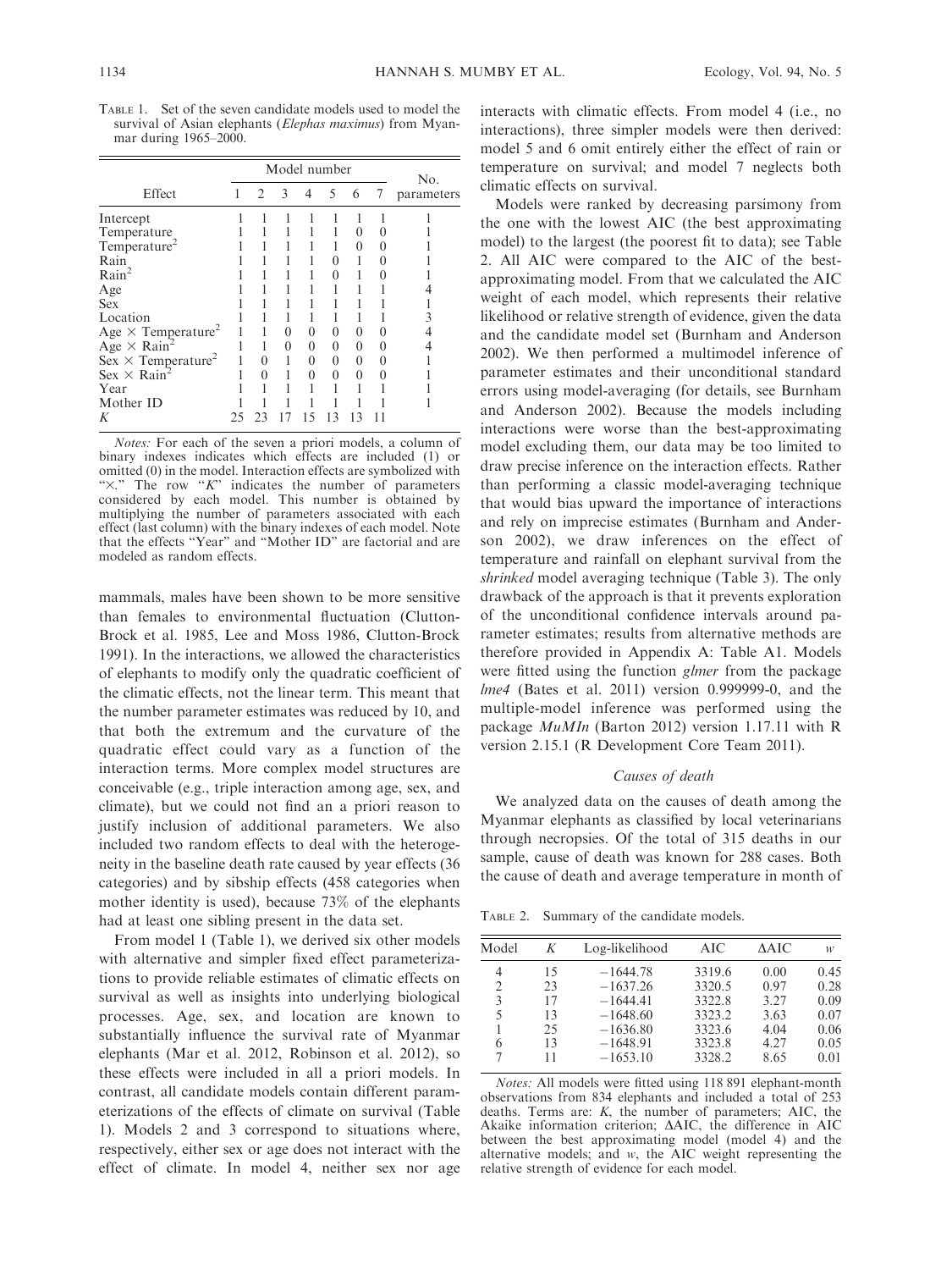death were known for 270 cases; both the cause of death and total rainfall in month of death were known for 272 elephants. The 72 causes originally listed by the veterinarians were grouped into five major categories: accidents (the single largest category, responsible for 97, or 34%, of the 288 deaths, including attacks by snakes, tigers, and other elephants, as well as work-related injuries); infectious disease (including anthrax, lung infections, and diarrheal disease, causing 24% of fatalities); noninfectious disease (18% of deaths, mostly cases of ''general weakness,'' constipation, and sudden death); birth-related (20%, or 58 deaths, of which 56 were perinatal deaths and infant death by maternal agalactia [absent or faulty secretion of breast milk], and only 2 maternal deaths); and heat stroke (4%, or 12 deaths). To investigate the association between temperature and rainfall with cause of death, we divided the deaths into quartiles according to temperature and rainfall at the month of death. Quartile boundaries were calculated as  $21.9^{\circ}$ C,  $27.4^{\circ}$ C, and  $29.1^{\circ}$ C for temperature, and 5.5 mm, 59.0 mm, and 165.5 mm for rainfall. We used Fisher's exact tests to assess whether causes of death were dependent on the quartiles for rainfall or on the quartiles for temperature. The Fisher's exact test is an alternative to the chi-squared test that is particularly well-suited when expected values in the contingency table are small, as is the case here for heat stroke.

#### $R$  est it the

## Climatic and death seasonality

Average temperature, rainfall, and death events fluctuated through the 35-year study period (Fig. 1A, B). Although little year-to-year variation exists, climate follows a strong tropical monsoon pattern within each year (Fig. 2A, B). Monthly temperature varied from 14°C to 34°C ( $25^{\circ} \pm 3.7^{\circ}$ C, mean  $\pm$  SD), and monthly total rainfall varied from 0 mm to 906 mm  $(111.4 \pm 102.6 \text{ mm}, \text{mean} \pm SD)$ . Temperatures peak in April, immediately before the onset of monsoon rains (May to September), and minima are observed from October to January, overlapping partially with the dry season (December to May). The number of deaths for all ages and timber sites combined also varied between months ( $N = 315$  elephants,  $\chi_{11}^2 = 23$ ,  $P = 0.018$ ), with 33, 26, 21, 37, 36, 32, 29, 13, 24, 21, 18 and 25 death events per month recorded from January to December, respectively.

## Climatic influence on survival

The best model considering both temperature and rainfall (model 4) had an evidence ratio 76 times higher than the model without climate, although the two models only differ by four parameters (temperature, temperature<sup>2</sup>, rainfall, rainfall<sup>2</sup>). In addition, the three best models (4, 2, and 3) indicate that both temperature and rain influence elephant survival. Temperature had a pronounced effect on elephant survival, with the lowest predicted survival occurring during the hottest and TABLE 3. Regression parameter estimates of the multimodel inference (MMI) based on the seven candidate models.

| Variables                                                                         | β                                                            | Model number                                                          |
|-----------------------------------------------------------------------------------|--------------------------------------------------------------|-----------------------------------------------------------------------|
| Intercept<br>Temperature<br>Temperature <sup>2</sup><br>Rain<br>Rain <sup>2</sup> | $-3.23$<br>0.16<br>0.10<br>0.02<br>$-0.11$                   | {1234567}<br>${12345}$<br>12345<br>12346<br>${12346}$                 |
| Age                                                                               |                                                              |                                                                       |
| 0 months (ref)<br>$0 - 3$ years<br>$3-6$ years<br>$6-17$ years<br>$>17$ years     | $\boldsymbol{0}$<br>$-2.80$<br>$-2.59$<br>$-3.92$<br>$-4.04$ | {1234567}<br>${1234567}$<br>${1234567}$<br>${1234567}$<br>${1234567}$ |
| <b>Sex</b>                                                                        |                                                              |                                                                       |
| Females (ref)<br>Males                                                            | $\theta$<br>0.30                                             | ${1234567}$<br>${1234567}$                                            |
| Location                                                                          |                                                              |                                                                       |
| Gangaw (ref)<br>Katha<br>Mawlaik<br>Shwebo                                        | $\theta$<br>0.04<br>$-0.60$<br>$-0.19$                       | {1234567}<br>${1234567}$<br>${1234567}$<br>${1234567}$                |
| Age $\times$ Temperature <sup>2</sup>                                             |                                                              |                                                                       |
| $0$ months (ref)<br>$0 - 3$ years<br>$3-6$ years<br>$6-17$ years<br>$>17$ years   | $\overline{0}$<br>0.07<br>0.09<br>0.15<br>$-0.06$            | {12}<br>{12}<br>(12)<br>{12}<br>{12}                                  |
| Age $\times$ Rain <sup>2</sup>                                                    |                                                              |                                                                       |
| 0 months (ref)<br>$0-3$ years<br>3-6 years<br>$6-17$ years<br>$>17$ years         | $\mathbf{0}$<br>$-0.10$<br>0.01<br>$-0.09$<br>$-0.12$        | $\{12\}$<br>${12}$<br>{12}<br>${12}$<br>{12}                          |
| Sex $\times$ Temperature <sup>2</sup>                                             |                                                              |                                                                       |
| Females (ref)<br>Males                                                            | 0<br>$-0.01$                                                 | ${13}$<br>${13}$                                                      |
| $Sex \times Rain^2$                                                               |                                                              |                                                                       |
| Females (ref)<br>Males                                                            | $\mathbf{0}$<br>0.00                                         | {13}<br>${13}$                                                        |

Notes: Model-averaging was based on all models and aims at reducing the bias away from zero in estimates (MMI). The estimates are expressed on the logit scale. The variables "Temperature" and "Rain" were fitted as z-scores. For each categorical variable, the level of reference is indicated by "(ref)." Variance estimates for mother identity and for the year random effects were, respectively, 0.66 and 0.16 in model 1 and were not computed for the MMI.

coldest months (Fig. 3). On average, elephants experienced temperatures higher than the optimal for survival (mean  $25.7^{\circ}$ C, median  $27.2^{\circ}$ C) and spent 2.03 times longer in temperatures higher than  $24.0^{\circ}$ C. The frequency of hot and cold temperatures experienced by elephants, combined with the higher survival cost triggered by high temperatures compared to low ones, led to a majority of all deaths occurring during the hot ( $>24.0^{\circ}$ C) rather than the cold ( $< 24.0^{\circ}$ C) range of temperatures (Fig. 1A).

The weakest effect of temperature was observed in neonate elephants (0.66% of observations, 39 deaths; see Appendices B and C): the odds for monthly survival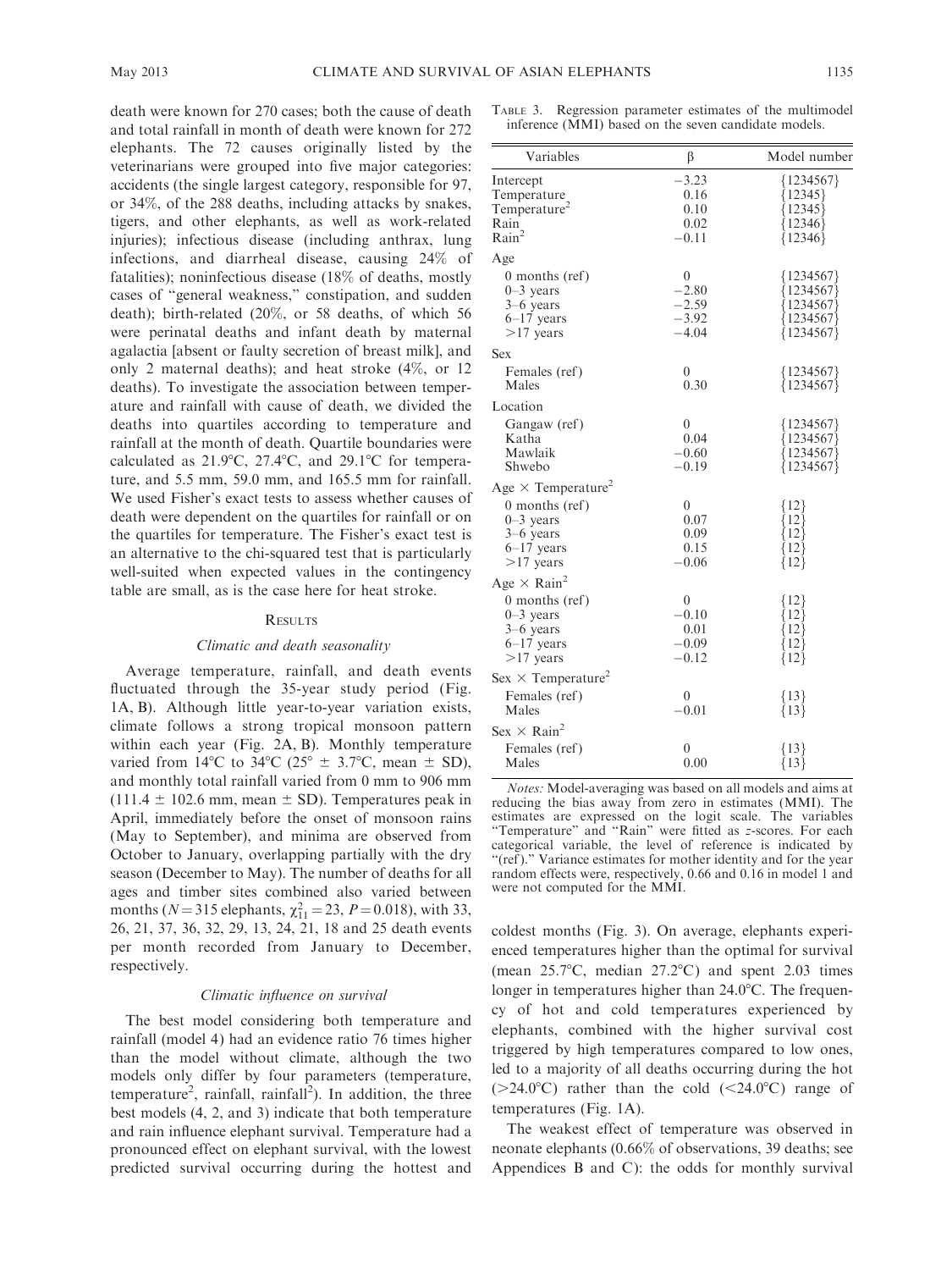

FIG. 1. Monthly climatic variation and elephant deaths in longitudinally monitored Asian elephants from Myanmar, 1965– 2000. (A) Monthly average temperature and (B) total rainfall, represented by the black curves, are averaged across the four Myanmar timber elephant sites. Circles show the timing of all the 315 death events over the total of 176 100 elephant-month observations from 1024 elephants. The diameter of the circles is proportional to the number of deaths occurring within the same month.

decreased by a factor of 1.2 (females) and 1.11 (males) from  $22.5^{\circ}$ C (the optimum) to the mean minimal temperature across years  $(18.0^{\circ}C)$ , and by a factor of 1.7 (females) and 1.62 (males) from  $22.5^{\circ}$ C to the mean maximal temperature across years  $(31.4^{\circ}C)$ . The strongest effects were observed for elephants between 6 and 17 years of age, for which corresponding odds for females and males were  $2.0$  and  $1.9$  from  $24.0^{\circ}$ C (the optimum) to  $18.0^{\circ}$ C, and were 2.2 and 2.1 from  $24.0^{\circ}$ C to 31.4°C. However, because overall mortality was highest among calves  $({\sim}26\%$  in total during the first 6 years), the absolute differences in survival caused by temperature variation were also greatest in this age group, with variation in temperature across months leading to 0.57% of all calves dying during the hottest month each year, as compared to 0.23% dying during the months with an average temperature closest to  $23.4^{\circ}$ C (i.e., the optimal value for survival averaged across the three first age categories and both sexes). Over the years, such monthly differences accumulate and result in considerable variation in mortality risk. In contrast, among the mature logging elephants with high overall survival rate (20.3% of observations, 18 deaths), 0.18% died in the hottest month each year in comparison to 0.09% in the coolest months. Except for this last age category, the effect of temperature on survival was similar in both sexes, with the optimal temperature for females only shifting by  $0.1^{\circ}$ C to  $0.5^{\circ}$ C positively,



FIG. 2. Within-year climatic variation for the four Myanmar timber elephant sites. (A) Monthly average temperature and (B) total rainfall are averaged across years (1965–2000).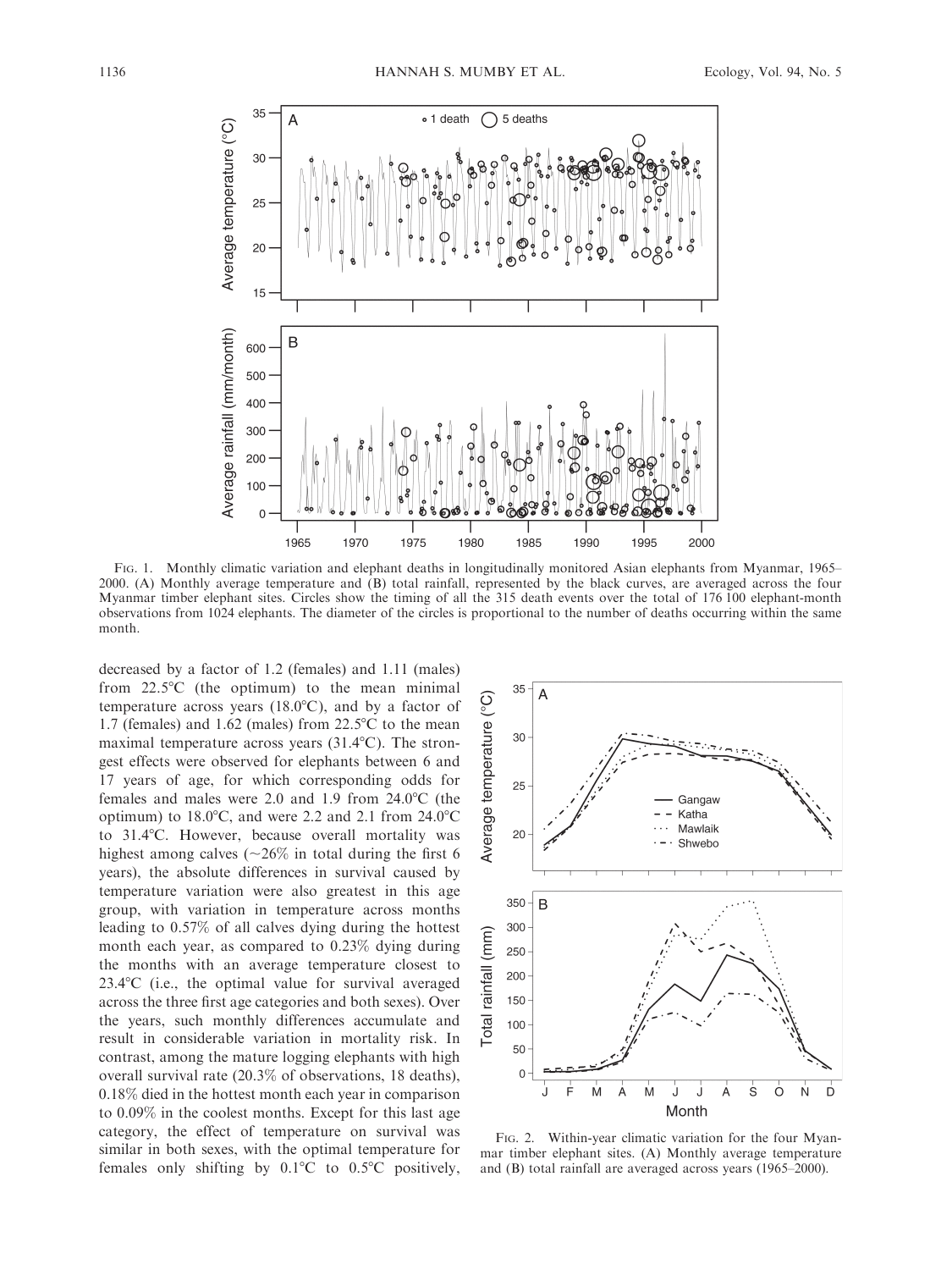

FIG. 3. Monthly survival of Asian elephants as a function of temperature and rainfall in Myanmar during 1965–2000. Predicted probabilities for monthly survival were obtained from the multimodel inference (see Table 3 for details) and are given for a female aged 37–72 months living in the region of Gangaw. For other age groups, see Appendix C.

depending on the age category (see Appendix B for details). Because the result for old ages is based on only 18 deaths, whether or not the large sex difference in the effect of temperature on survival of mature elephants applies to the population is yet to be confirmed.

Rainfall also influenced survival, with the highest survival rates occurring during the wettest months. Lowest survival was reached at  $\sim$ 135 mm of rainfall for all age categories and both sexes (minimal values for survival varied between 130.7 and 140.7 mm). The odds for monthly survival were predicted to slightly decrease from the complete absence of rainfall (i.e., the mean minimal rainfall across years) to 135 mm of monthly rainfall by a factor varying from 1.1 to 1.2, depending on age and sex (see Appendix B for details), and then to increase by 1.8 to 4.3 times from 135 mm to the mean maximal rainfall (490 mm). Contrary to the interaction between age and temperature, the effect of rainfall on survival depended little on age (Appendix B). However, once again the largest overall mortality among calves caused the lack of rainfall to reduce absolute survival rates most dramatically in this group, with 0.37% of all calves dying during the driest month each year compared to 0.28% dying during the months with the highest rainfall. In contrast, 0.08% of the mature logging elephants died in the driest month in comparison to a very similar value of 0.07% in the highest-rainfall month each year.

Of the non-climatic control variables, age exerted the strongest influence on monthly survival rate. Among the five age categories, survival was highest for mature logging elephants (those  $>17$  years old) and lowest for neonates (see Appendix B). In comparison to mature logging elephants, the odds for survival in the other age categories (in increasing age order) decreased by  $\sim 60, 4$ , 5, and slightly  $>1$  (each considered at its optimal climatic condition). The estimated values were very similar between sexes (Appendix B), although overall the odds for survival were 1.34 times higher in females than in males. Survival also varied between the four locations considered, with Mawlaik presenting the highest survival rate. Compared to Mawlaik, the odds for survival were 1.5 times lower in Shwebo, 1.8 times lower in Gangaw, and 1.9 times lower in Katha.

# Causes of death

Our results show that variation in temperature has a general effect on the distribution of causes of death (Fisher's exact test,  $P = 0.006$ ). Of the 12 reported heat stroke deaths, seven occurred in the hottest quartile (Table 4). In the hottest quartile, heat stroke caused 9.7% of all deaths, whereas the main cause of death was accidents (36%), followed by infectious disease (29.2%).

TABLE 4. Recorded cause of death grouped by quartile of temperature  $(N = 270$  elephants) and rainfall  $(N = 272$  elephants) in the month of death for Asian elephants from Myanmar during 1965–2000.

| Ouartile    | Cause of death (no. elephants) |           |           |               |             |       |  |  |  |
|-------------|--------------------------------|-----------|-----------|---------------|-------------|-------|--|--|--|
|             | Accident                       | Perinatal | Infection | Noninfectious | Heat stroke | Total |  |  |  |
| Temperature |                                |           |           |               |             |       |  |  |  |
| Coldest     | 16                             | 12        | 14        | 22            |             | 67    |  |  |  |
| Medium cold | 24                             | 12        | 16        | 10            |             | 63    |  |  |  |
| Medium hot  | 26                             | 20        | 14        |               |             | 68    |  |  |  |
| Hottest     | 26                             |           | 21        | 11            |             | 72    |  |  |  |
| Total       | 92                             | 51        | 65        | 50            | 12          | 270   |  |  |  |
| Rainfall    |                                |           |           |               |             |       |  |  |  |
| Driest      | 16                             | 12        | 18        | 18            |             | 67    |  |  |  |
| Medium dry  | 26                             | 11        | 11        | 16            |             | 67    |  |  |  |
| Medium wet  | 28                             | 9         | 17        | 11            |             | 69    |  |  |  |
| Wettest     | 23                             | 20        | 19        | 5             |             | 69    |  |  |  |
| Total       | 93                             | 52        | 65        | 50            |             | 272   |  |  |  |
|             |                                |           |           |               |             |       |  |  |  |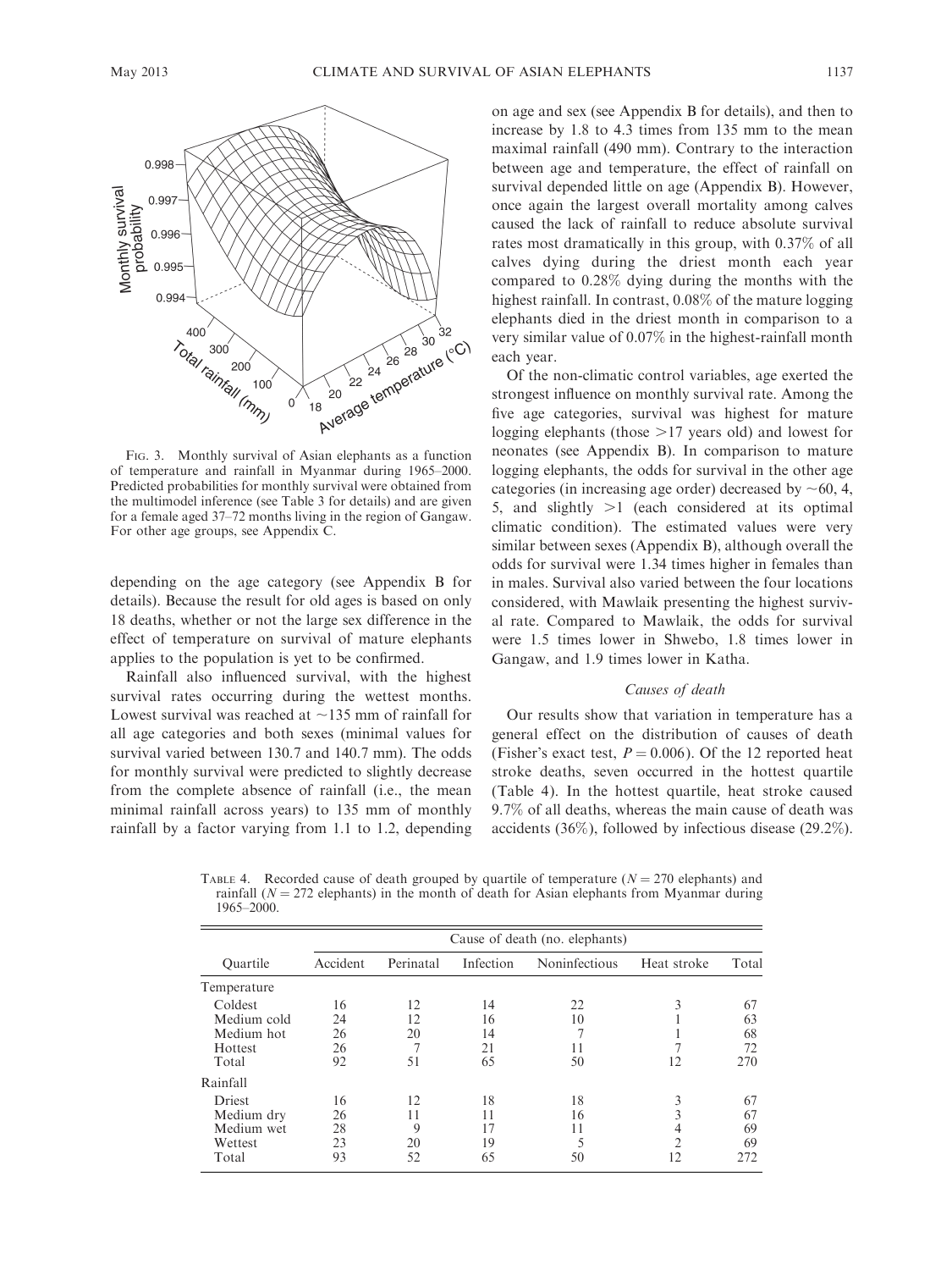Those two causes of death represent, respectively, only 23% and 20.5% of all deaths in the coldest quartile. In contrast, noninfectious diseases (32.8%) were the leading cause of death in the coolest months, in comparison to 15.8% or less in the other three temperature quartiles. The distribution of causes of death by rainfall quartile was also significant (Fisher's exact test,  $P = 0.05$ ; see Table 4). Noninfectious disease deaths were highest in the driest quartile of months, causing 26.9% of deaths in comparison to 7.2% in the wettest quartile. Perinatal deaths were highest in the wettest quartile of months at 29.0%, in comparison to 17.9% or less in the other quartiles.

## **DISCUSSION**

Departures from optimal temperatures across the monsoon seasons lead to substantial increases in Asian elephant mortality, particularly among the neonates and infants whose baseline mortality is the highest. Our results have implications for predicting the way changes in the global climate might influence mortality of large terrestrial mammals such the endangered wild populations of Asian elephants, as well as for linking the currently observed high mortality rates of Asian elephants in zoos worldwide to potentially suboptimal climatic conditions for the species.

In the ecological setting of Myanmar, elephants experience unfavorably high temperatures more often than unfavorably low temperatures. Consequently, the two months that are usually the warmest (May and June) are also the two months for which most deaths have been recorded in our entire data set  $(N = 8006$ elephants) covering the whole timber elephant population of Myanmar for more than 80 years. Although heat stroke is not the main source of mortality in hot months (accounting for  $\sim 10\%$  of deaths), the proportion of deaths caused by heat stroke increased during these months (Table 4). This was also true for infectious diseases that accounted for  $\sim$ 30% of deaths, suggesting that high temperature could exert an indirect negative effect on elephant survival through an increase in disease prevalence. Indeed, temperature may be associated with seasonal fluctuation in the presence and numbers of vectors or carriers of infectious disease (Fisman 2007), whereas the seasonal occurrence of the tropical monsoon and higher rainfall may increase cases of waterborne disease (Lipp et al. 2002, Codeço et al. 2008). In colder months, we identified a higher number of deaths by noninfectious disease, which encompass cases of ''general weakness,'' sudden death, or multiple chronic diseases. An explanation could be that the additional costs of thermoregulation due to larger differences between day and night temperatures during the cooler months could result in individuals with poor body condition dying from noninfectious causes, particularly general weakness. It is also possible that the seasonal nature of workload and work intensity (see Methods) could cause part of the increase in noninfectious disease

deaths in the coolest months. However, this would not apply to calves, which are not engaged in work and yet have the lowest survival of all age groups.

As well as the reduced survival in temperatures deviating from  $\sim$ 24.0°C, rainfall had independent effects, with increased survival in the wettest months. Studies of African elephant calves have found a strong association between drought years and reduced survival (Foley et al. 2008, Lee et al. 2011). However, the climatic conditions faced by the two species differ; Asian elephants experience relatively predictable monsoon rainfall patterns, whereas the African elephants in the cited studies inhabit semiarid regions from Kenya and Tanzania. Our study includes elephants of all ages. Quantifying the effects of climatic variability on adult survival is important because, although mortality is higher in infants and juveniles (Mar et al. 2012), in a slowly reproducing species even small changes in adult survival can result in large consequences for population growth rates (Sæther and Bakke 2000, Leimgruber et al. 2008, Beston 2011).

Overall, switching from good to bad climatic conditions within an average year approximately doubled the odds for mortality. The other factors investigated (age, sex and region) also exerted an influence on mortality of the same order of magnitude, except for the specific case of neonates that had higher mortality. However, although males showed mortality rates  $\sim$ 34% higher than females, the effects of temperature and rainfall on survival were relatively similar in both sexes. This contrasts with Foley et al. (2008), who showed that mortality in male African elephant calves was more responsive to climatic variation. However, our study investigated the effect of a continuous distribution of monthly temperatures and rainfall experienced by elephants over 35 years, rather than the effect of a single severe drought event. The studies are thus not directly comparable, and it remains possible that males are more vulnerable to extreme conditions such as droughts (Loison et al. 1999, Coulson et al. 2001).

Our findings have important implications both for management of captive Asian elephants and for predicting future demographic trends in wild elephants in the context of global climate change. First, both in range and non-range countries, the number of captive elephants is decreasing (Sukumar 2006) and zoo populations may not be sustainable (Faust et al. 2006, Clubb et al. 2008). Supplementing captive populations with the capture of wild elephants has been legislated against in many range countries, including Myanmar, which limits capture of wild elephants to work in the timber industry (Mar 2007). Breeding of captive elephants has become increasingly important and onequarter of all remaining Asian elephants now live in captivity in range countries in Asia, with a further 1000 in zoos around the world (Kurt et al. 2008), but such programs are challenged by the high rates of calf mortality, particularly in Western zoos (Clubb et al.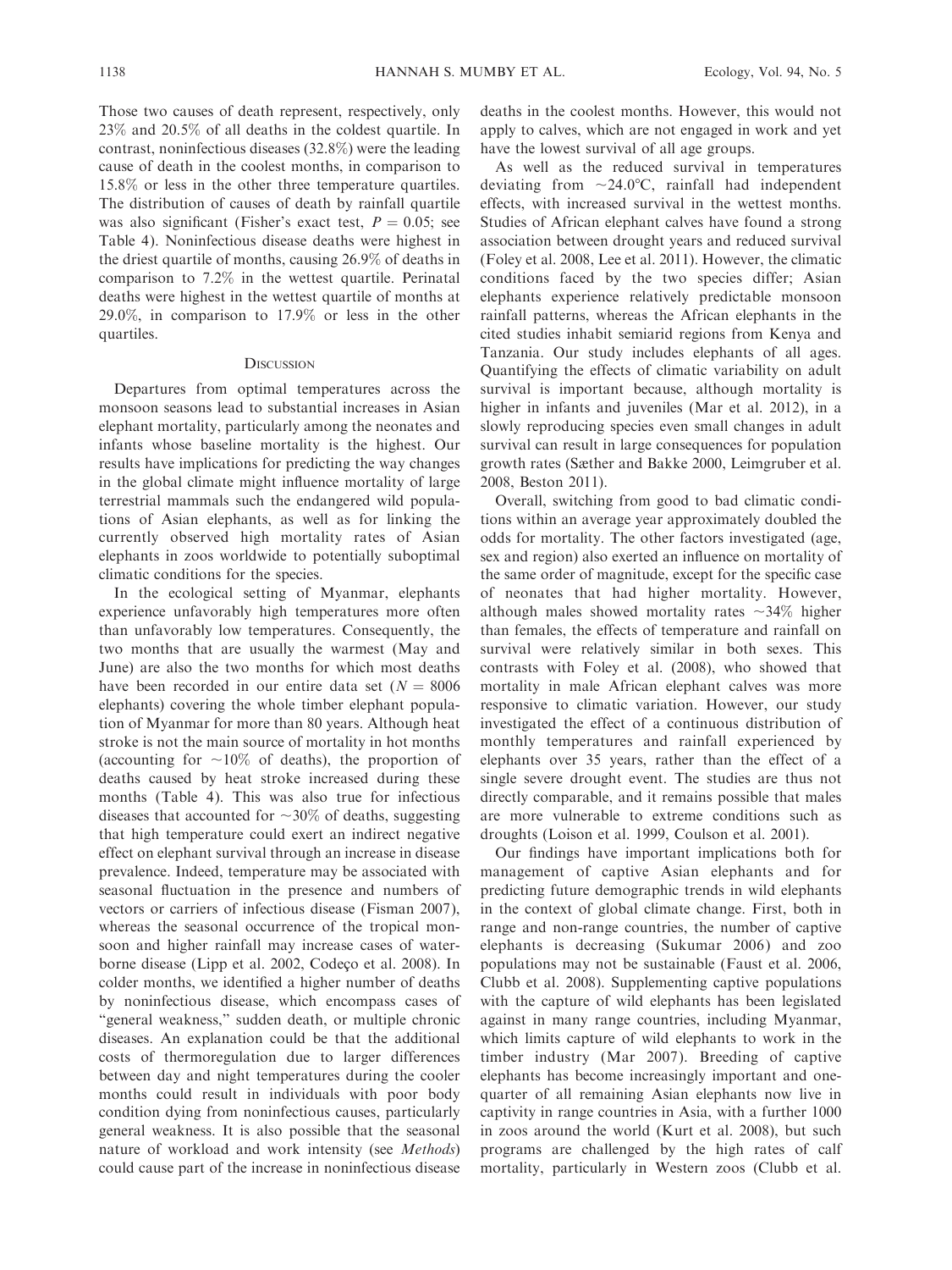2008). The precise characterization of the relationship between survival and temperature should contribute to the establishment of health improvement strategies for calves as well as older elephants. Temperature has a significant effect on survival, particularly at the extreme values. The decrease in survival at low temperatures was not responsible for a large increase in deaths in the warm ecological settings of Myanmar, where elephants were more likely to encounter hot temperatures. However, low temperature effects could contribute to the low survival of elephants in captivity, including those in zoos, particularly in countries in which temperatures are, on average, equal to or lower than the coldest months in Myanmar. The possibility that elephants born in areas with lower temperatures could adapt to local conditions and therefore have a different optimal temperature range requires further investigation, but of the current European zoo population, 80.7% were born in range countries and have thus not lived all their lives in zoos (Clubb and Mason 2002).

Changes in global temperature predicted by models of climate change could have implications for the maintenance of the shrinking wild and captive Asian elephant populations in the range countries. Our data on average monthly temperatures in the four Myanmar sites reveal a statistically significant, but small, linear increase of 0.03°C per year, or an increase of  $\sim$ 1°C over the 35 years between 1965 and 2000. A 1 $\degree$ C increase across 35 years is a small effect in comparison to an average of  $\sim 12^{\circ}C$ across a single year between cold and hot months, and for this reason, year was included as a random variable (control) in our models. However, if the trend toward increasing temperature persists over the decades, elephants may fail to quickly readapt to shifting average temperatures and may suffer an increasing cost of hot temperature. In Southeast Asia, temperature is predicted to increase by  $0.1^{\circ}$ C to  $3^{\circ}$ C during the next 30–40 years, with warming occurring more at night than daytime in all seasons, accompanied by higher total rainfall but declines in dry-season precipitation (Chotamonsak et al. 2011). In addition to these changes, atmospheric systems are projected to alter both the timing and location of the Southeast Asian monsoon, with earlier onset and high precipitation levels projected to shift northward through Myanmar (Kitoh 2006, Qing 2012). Elephants are longlived, with a long generation time and therefore low maximum population growth rate, making them particularly vulnerable to climate change and potentially exposed to a higher extinction risk (Lebreton 2006). Worryingly, some models have predicted that extinction of wild Myanmar elephants could occur in as little as 30 years (Leimgruber et al. 2008). Increased extremes in temperature and rainfall (both within a year and between years) may therefore lead to significant increases in mortality of Myanmar elephants in the near future. Our results are likely to have direct relevance to wild elephants in addition to the semi-captive timber elephants, because the two populations live in the same forest, share diseases, forage and consume the same resources, maintain regular interactions, and reproduce together (Toke Gale 1974, Mar et al. 2012). Given the current lack of longitudinal data on wild Asian elephant populations, our results using the detailed life history data on timber elephants might thus provide us with the best available opportunity to estimate how survival in wild populations might respond to climate changes.

In summary, many studies on effects of climate change on long-lived species have focused on birds (van de Pol et al. 2010). However, the direct and indirect effects may be as great or even greater in long-lived terrestrial mammals that may have a limited potential to adapt to climate change due to their large body size and physiological constraints to thermoregulation (Weissenbock et al. 2011), their life history strategy characterized by low rates of population growth (Lebreton 2006), and the lower likelihood of successful range shifts as a response to habitat destruction (Leimgruber et al. 2003). There has been some debate as to whether tropical species will be more or less resilient to climate change than temperate species (Corlett 2012). Our results indicate that, even in a highly seasonal environment, modest deviations from optimal conditions have effects on Asian elephant survival.

#### ACKNOWLEDGMENTS

We thank Myanma Timber Enterprise for access to the timber elephant data. We are grateful to all those in Myanmar who permitted, facilitated and/or helped directly with data collection. We thank LucioVinicius, Ben Hatchwell, Matthew Robinson and Olivier Gimenez for comments on the manuscript. We thank the National Environmental Research Council (NERC) for funding the Myanmar timber elephant project. V. Lummaa and A. Courtiol thank the Wissenschaftskolleg for providing us with a very pleasant working environment. V. Lummaa thanks the European Research Council, the Royal Society University Fellowship scheme of London and Nando Peretti Foundation grant scheme for further financial support. A Rufford Small Grant for Nature and an International Foundation for Science grant provided additional support to K. U. Mar. H. S. Mumby thanks the NERC for studentship funding and the Max Planck Institute for Demographic Research for the time as a visiting researcher.

#### LITERATURE CITED

- Adams, L. G. 2005. Effects of maternal characteristics and climatic variation on birth masses of Alaskan caribou. Journal of Mammalogy 86:506–513.
- Akaike, H. 1973. Information theory and an extension of the maximum likelihood principle. Pages 267–281 in B. N. Petrovw and F. Csaki, editors. Second International Symposium on Information Theory. Akademiai Kiado, Budapest, Hungary.
- Albon, S. D., F. E. Guinness, and T. H. Clutton-Brock. 1983. The influence of climatic variation on the birth weights of red deer (Cervus elaphus). Journal of Zoology 200:295–298.
- Allison, P. D. 1982. Discrete-time methods for the analysis of event histories. Sociological Methodology 13:61–98.
- Altizer, S., A. Dobson, P. Hosseini, P. Hudson, M. Pascual, and P. Rohani. 2006. Seasonality and the dynamics of infectious diseases. Ecology Letters 9:467–484.
- Aung, T. U., and T. U. Nyunt. 2001. A country study on Asian elephant in Myanmar. Pages 89–102 in I. Baker, and M. Kashio, editors. Giants on Our Hands: Proceedings of the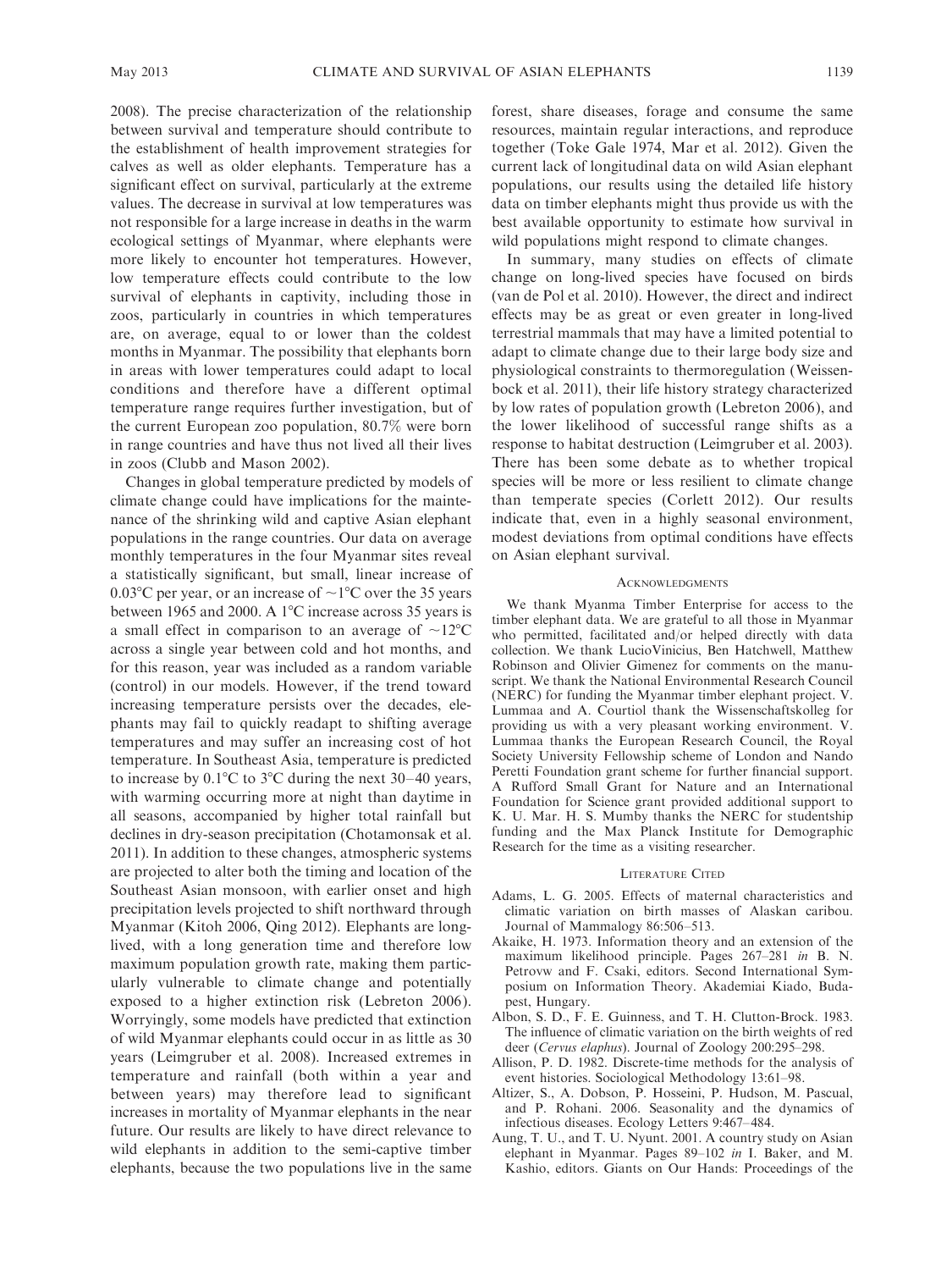International Workshop of the Domesticated Asian Elephant. RAP 2002/30. Dharmasarn, Bangkok, Thailand.

- Barton, K. 2012. MuMIn: Multi-model inference. R package version 1.7.2. http://cran.r-project.org/web/packages/ MuMIn/MuMIn.pdf
- Bates, D., M. Maechler, and B. Bolker. 2011. lme4: Linear mixed-effects models using S4 classes. R package version 0.999999-0. http://cran.r-project.org/web/packages/lme4/ lme4.pdf
- Beston, J. A. 2011. Variation in life history and demography of the American black bear. Journal of Wildlife Management 75:1588–1596.
- Bouwhuis, S., A. Charmantier, S. Verhulst, and B. C. Sheldon. 2010. Individual variation in rates of senescence: natal origin effects and disposable soma in a wild bird population. Journal of Animal Ecology 79:1251–1261.
- Burnham, K. P., and D. R. Anderson. 2002. Model selection and multimodel inference: a practical information-theoretic approach. Second edition. Springer-Verlag, New York, New York, USA.
- Campos-Arceiz, A., T. Z. Lin, W. Htun, S. Takatsuki, and P. Leimgruber. 2008. Working with mahouts to explore the diet of work elephants in Myanmar (Burma). Ecological Research 23:1057–1065.
- Chotamonsak, C., E. P. Salathe, J. Kreasuwan, S. Chantara, and K. Siriwitayakorn. 2011. Projected climate change over Southeast Asia simulated using a WRF regional climate model. Atmospheric Science Letters 12:213–219.
- Clubb, R., and G. Mason. 2002. A review of the welfare of zoo elephants in Europe. Report commissioned by the RSPCA. University of Oxford, Oxford, UK.
- Clubb, R., M. Rowcliffe, P. Lee, K. U. Mar, C. Moss, and G. J. Mason. 2008. Compromised survivorship in zoo elephants. Science 322:1649–1649.
- Clutton-Brock, T. H. 1991. The evolution of parental care. Princeton University Press, Princeton, New Jersey, USA.
- Clutton-Brock, T. H., S. D. Albon, and F. E. Guinness. 1985. Parental investment and sex differences in juvenile mortality in birds and mammals. Nature 313:131–133.
- Codeço, C. T., S. Lele, M. Pascual, M. Bouma, and A. I. Ko. 2008. A stochastic model for ecological systems with strong nonlinear response to environmental drivers: application to two water-borne diseases. Journal of the Royal Society Interface 5:247–252.
- Corlett, R. T. 2012. Climate change in the tropics: The end of the world as we know it? Biological Conservation 151:22–25.
- Coulson, T., E. A. Catchpole, S. D. Albon, B. J. T. Morgan, J. M. Pemberton, T. H. Clutton-Brock, M. J. Crawley, and B. T. Grenfell. 2001. Age, sex, density, winter weather, and population crashes in Soay sheep. Science 292:1528–1531.
- Easterling, D. R. 2000. Climate extremes: observations, modeling, and impacts. Science 289:2068–2074.
- Faust, L. J., S. D. Thompson, and J. M. Earnhardt. 2006. Is reversing the decline of Asian elephants in North American zoos possible? An individual-based modeling approach. Zoo Biology 25:201–218.
- Fisman, D. N. 2007. Seasonality of infectious diseases. Pages 127–143 in Annual Review of Public Health. Volume 28. Annual Reviews, Palo Alto, California, USA.
- Foley, C., N. Pettorelli, and L. Foley. 2008. Severe drought and calf survival in elephants. Biology Letters 4:541–544.
- Forchhammer, M. C., T. H. Clutton-Brock, J. Lindstrom, and S. D. Albon. 2001. Climate and population density induce long-term cohort variation in a northern ungulate. Journal of Animal Ecology 70:721–729.
- Fowler, M. E., and S. K. Mikota, editors. 2006. Biology, medicine and surgery of elephants. Wiley-Blackwell, Ames, Iowa, USA.
- Hiley, P. 1975. How the elephant keeps its cool. Natural History 84:34–40.
- IUCN. 2012. IUCN Red List of threatened species. http://www. iucnredlist.org
- Kitoh, A. 2006. Asian monsoons in the future. Pages 631–650 in B. Wang, editor. The Asian Monsoon. Praxis, New York, New York, USA.
- Kruuk, L. E. B., T. H. Clutton-Brock, K. E. Rose, and F. E. Guinness. 1999. Early determinants of lifetime reproductive success differ between the sexes in red deer. Proceedings of the Royal Society B 266:1655–1661.
- Kurt, F., K. U. Mar, and M. Garai. 2008. Giants in chains: history, biology and preservation of Asian elephants in Asia. Pages 327–345 in C. Wemmer and C. A. Christen, editors. Elephants and ethics: Toward a morality of coexistence. John Hopkins University Press, Baltimore, Maryland, USA.
- Lebreton, J.-D. 2006. Dynamical and statistical models of vertebrate population dynamics. Comptes Rendus Biologies 329:804–812.
- Lee, P. C., W. K. Lindsay, and C. J. Moss. 2011. Ecological patterns of variability in demographic rates. Pages 74–88 in C. J. Moss, H. Croze, and P. C. Lee, editors. The Amboseli elephants. University of Chicago Press, Chicago, Illinois, USA.
- Lee, P. C., and C. J. Moss. 1986. Early maternal investment in male and female African elephant calves. Behavioral Ecology and Sociobiology 18:353–361.
- Leimgruber, P., J. B. Gagnon, C. Wemmer, D. S. Kelly, M. A. Songer, and E. R. Selig. 2003. Fragmentation of Asia's remaining wildlands: implications for Asian elephant conservation. Animal Conservation 6:347–359.
- Leimgruber, P., B. Senior, Uga, M. Aung, M. A. Songer, T. Mueller, C. Wemmer, and J. D. Ballou. 2008. Modeling population viability of captive elephants in Myanmar (Burma): implications for wild populations. Animal Conservation 11:198–205.
- Lindström, J. 1999. Early development and fitness in birds and mammals. Trends in Ecology and Evolution 14:343–348.
- Lipp, E. K., A. Huq, and R. R. Colwell. 2002. Effects of global climate on infectious disease: the cholera model. Clinical Microbiology Reviews 15:757–770.
- Loarie, S. R., P. B. Duffy, H. Hamilton, G. P. Asner, C. B. Field, and D. D. Ackerly. 2009. The velocity of climate change. Nature 462:1052–1055.
- Loison, A., R. Langvatn, and E. J. Solberg. 1999. Body mass and winter mortality in red deer calves: disentangling sex and climate effects. Ecography 22:20–30.
- Mar, K. U. 2007. The demography and life history strategies of timber elephants in Myanmar. Dissertation. University College of London, London, UK.
- Mar, K. U., M. Lahdenperä, and V. Lummaa. 2012. Causes and correlates of calf mortality in captive Asian elephants (Elephas maximus). PloS ONE 7(3):e32335.
- McCarthy, J. J., O. F. Canziani, N. A. Leary, D. J. Dokken, and K. S. White, editors. 2001. Intergovernmental Panel on Climate Change. Third Assessment Report Climate Change 2001: impacts, adaptation, and vulnerability. Cambridge University Press, Cambridge, UK.
- Meikle, D., and M. Westberg. 2001. Maternal nutrition and reproduction of daughters in wild house mice (Mus musculus). Reproduction 122:437–442.
- Moore, S. E., T. J. Cole, A. C. Collinson, E. M. Poskitt, I. A. McGregor, and A. M. Prentice. 1999. Prenatal or early postnatal events predict infectious deaths in young adulthood in rural Africa. International Journal of Epidemiology 28:1088–1095.
- Moore, S. E., A. J. Fulford, P. K. Streatfield, L. Å. Persson, and A. M. Prentice. 2004. Comparative analysis of patterns of survival by season of birth in rural Bangladeshi and Gambian populations. International Journal of Epidemiology 33:137–143.
- Muñoz-Tuduri, M., and C. Garcia-Moro. 2008. Season of birth affects short- and long-term survival. American Journal of Physical Anthropology 135:462–468.